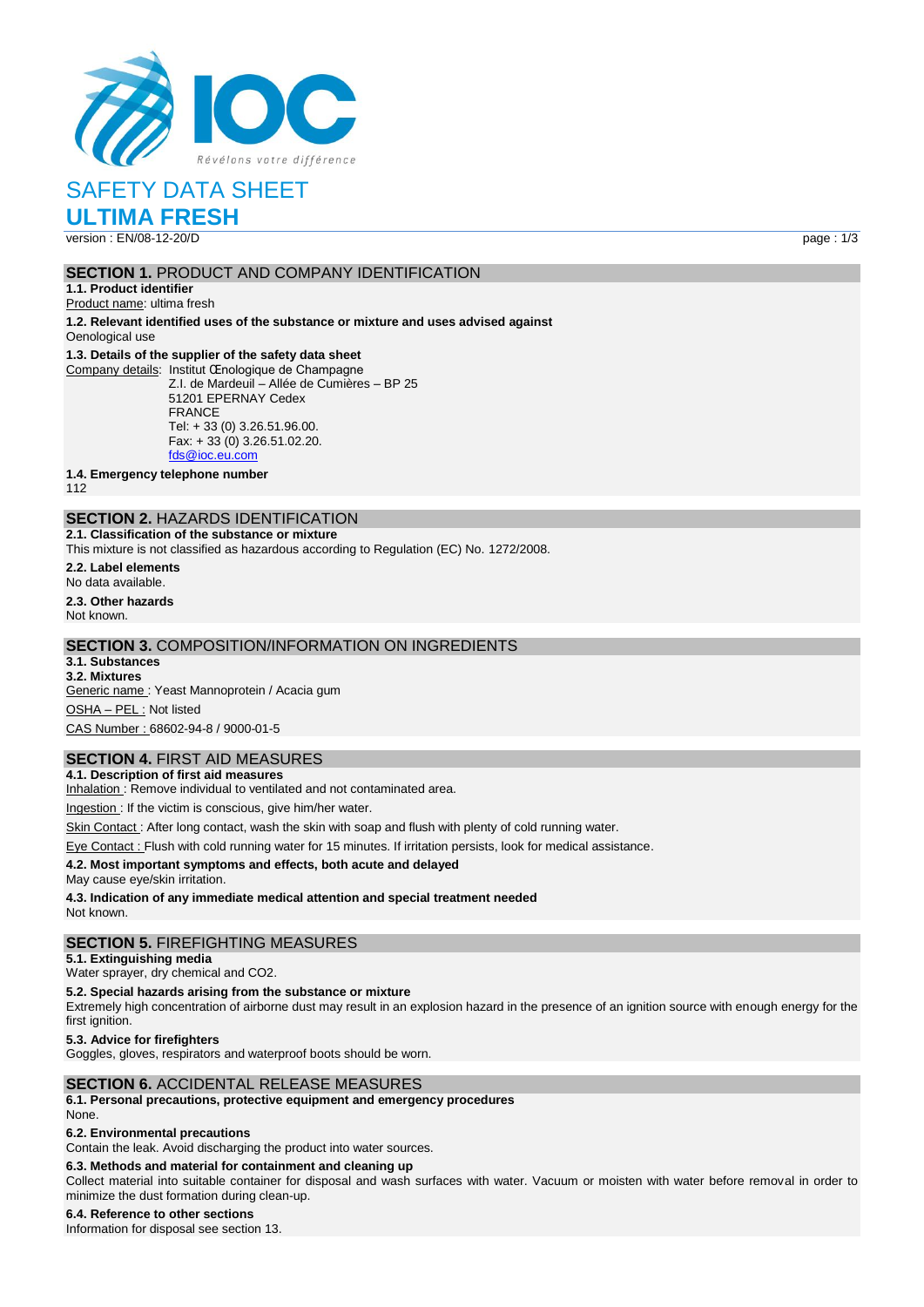

# SAFETY DATA SHEET

**ULTIMA FRESH** version : EN/08-12-20/D page : 2/3

## **SECTION 7.** HANDLING AND STORAGE

# **7.1. Precautions for safe handling**

Advice on safe handling : Observe the Good Manufacturing and Safety Practices. Avoid high concentration of airborne dust, especially in closed areas, and avoid the use of flames

#### **7.2. Conditions for safe storage, including any incompatibilities**

Store in dry and ventilated area, since humidity and big temperature variations may cause the clump formation in the product. Keep it away from chemicals and strong odors and never store it in direct contact with the floor or the wall. Keep the packaging closed, when not in use..

#### **7.3. Specific end use(s)** Additive

### **SECTION 8.** EXPOSURE CONTROL / PERSONAL PROTECTION

**8.1. Control parameters** No data available. **8.2. Exposure controls** Exposure limit-values : Not available Respiratory Protection : Respirators are recommended if excessive dust is created in the work environment Hand Protection : Gloves should be worn Eye Protection : Safety Glasses **Skin Protection : Regular field clothes** 

### **SECTION 9.** PHYSICAL AND CHEMICAL PROPERTIES

**9.1. Information on basic physical and chemical properties** Appearance : Powder Odor : No data available Odor threshold : No data available pH : No data available Melting / freezing point : No data available Initial boiling point and boiling range : No data available Flash point: No data available Evaporation rate: No data available Flammability (solid, gas): No data available Upper/lower flammability or explosive limits: No data available Vapour pressure: No data available Vapour density: No data available Relative density: No data available Solubility(ies): No data available Partition coefficient: n-octanol/water: No data available Auto-ignition temperature: No data available Decomposition temperature: No data available Viscosity: No data available Explosive properties: No data available Oxidising properties: No data available **9.2. Other information**

# **SECTION 10.** STABILITY AND REACTIVITY

**10.1. Reactivity** No data available **10.2. Chemical stability** Stable when stored under proper conditions. **10.3. Possibility of hazardous reactions None 10.4. Conditions to avoid** No data available. **10.5. Incompatible materials** Not known materials **10.6. Hazardous decomposition products** Acrid smoke and fumes.